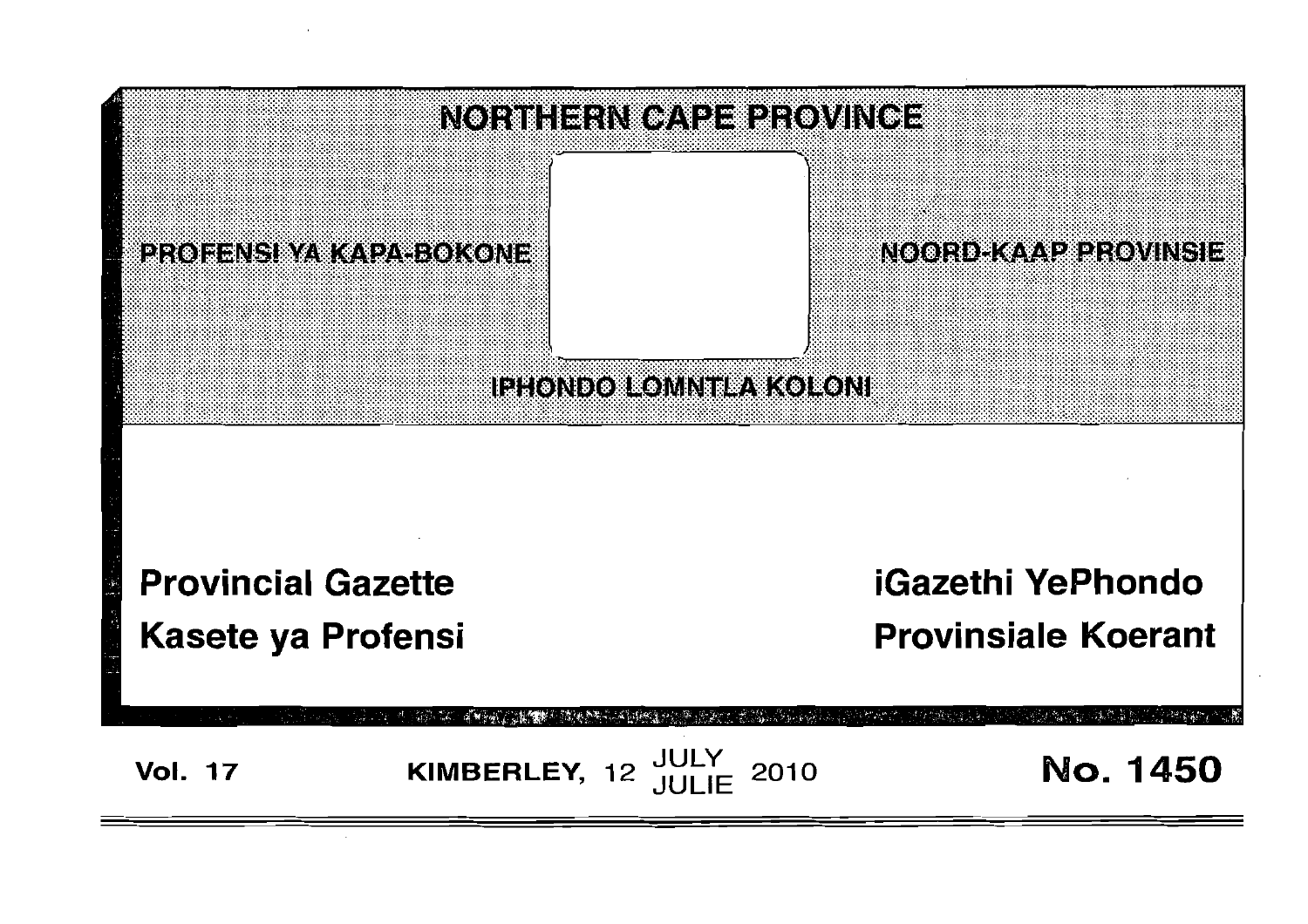# IMPORTANT NOTICE

The Government Printing Works will not be held responsible for faxed documents not received due to errors on the fax machine or faxes received which are unclear or incomplete. Please be advised that an "OK" slip, received from a fax machine, will not be accepted as proof that documents were received by the GPW for printing. If documents are faxed to the GPW it will be the sender's responsibility to phone and confirm that the documents were received in good order.

Furthermore the Government Printing Works will also not be held responsible for cancellations and amendments which have not been done on original documents received from clients.

# CONTENTS -INHOUD

| No.      |                                                                                                                                                                                                                                           | Page<br>No. | Gazette<br>No. |
|----------|-------------------------------------------------------------------------------------------------------------------------------------------------------------------------------------------------------------------------------------------|-------------|----------------|
|          | <b>GENERAL NOTICES • ALGEMENE KENNISGEWINGS</b>                                                                                                                                                                                           |             |                |
| 91       | Northern Cape Planning and Development Act (7/1998): Sol Plaatje Municipality: Removal of conditions: Erf 4226,                                                                                                                           | 3           | 1450           |
| 91       | Noord-Kaapse Wet op Ontwikkeling en Beplanning (7/1998): Sol Plaatje Municipality: Opheffing van voorwaardes:                                                                                                                             | з           | 1450           |
| 92<br>92 | Local Government: Municipal Systems Act (32/2000): //Khara Hais Municipality: Tariffs for 2010/2011 financial year<br>Plaaslike Regering: Munisipale Stelselswet (32/2000): Munisipaliteit //Khara Hais: Tariewe vir 2010/2011 finansiële | 4           | 1450           |
|          | <b>MUNICIPAL NOTICES • MUNISIPALE KENNISGEWINGS</b>                                                                                                                                                                                       | 4           | 1450           |
|          | Municipal Ordinance (20/1974): //Khara Hais Municipality: Final Notice: Closure of public place: Erf 5706,                                                                                                                                | 5           | 1450           |
|          | Munisipale Ordonnansie (20/1974): Munisipaliteit //Khara Hais: Finale sluitingskennisgewing: Publieke oopruimte:                                                                                                                          | 5           | 1450           |
|          | Municipal Ordinance (20/1974): Kai !Garib Munisipaliteit: Closure: Erven 1453, 668, 666 now Erven 3214, 3215                                                                                                                              | 6           | 1450           |
|          | Munisipale Ordonnansie (20/1974): Kai !Garib Munisipaliteit: Sluiting: Erwe 1453, 668, 666, nou Erwe 3214, 3215                                                                                                                           | 6           | 1450           |
|          |                                                                                                                                                                                                                                           |             |                |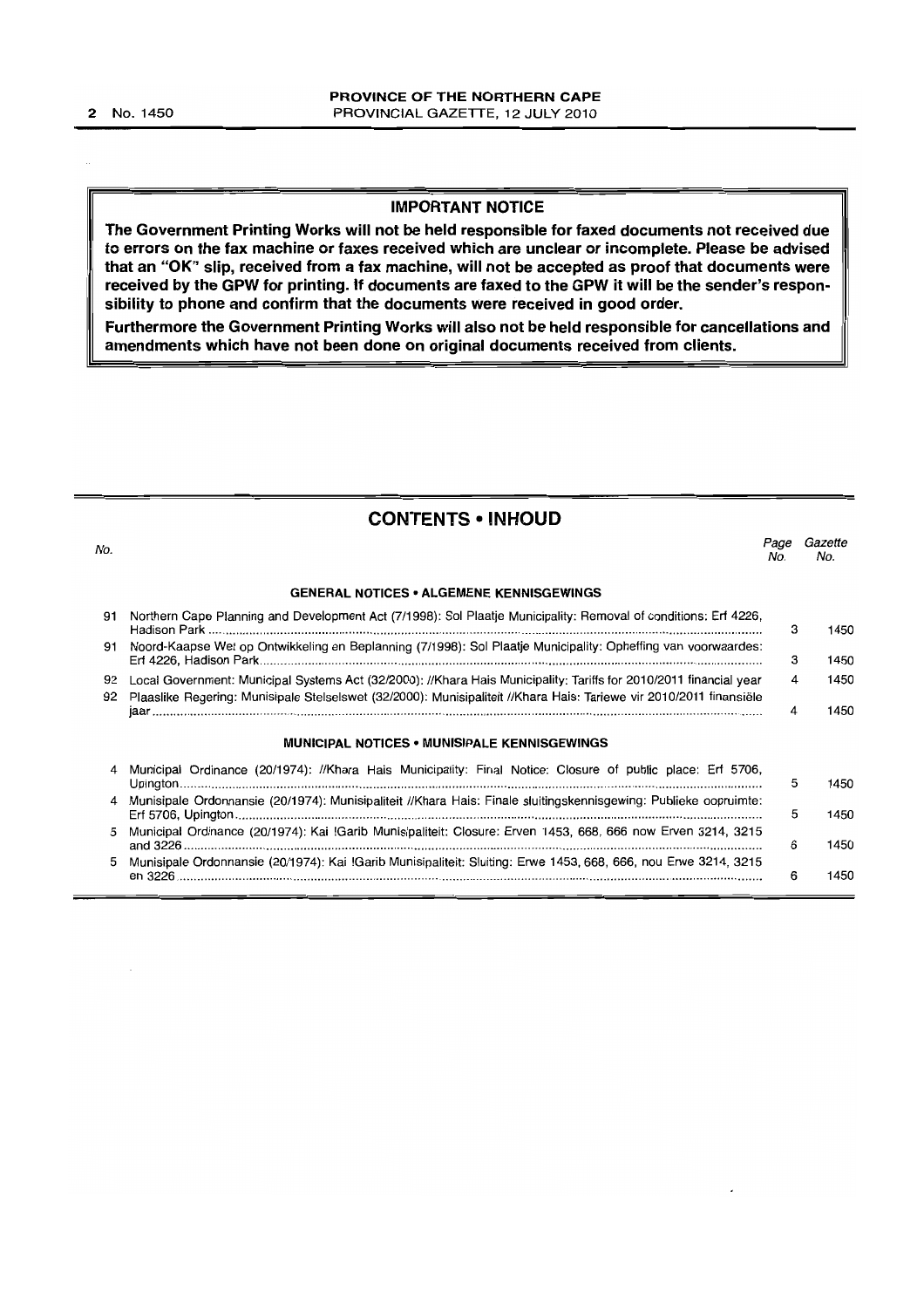# GENERAL NOTICES ALGEMENE KENNISGEWINGS

# NOTICE 91 OF 2010 SOL PLAATJE MUNICIPALITY

## PROPOSED REMOVAL OF RESTRICTIVE TITLE CONDITIONS AND REZONING I.R.O

## ERF 4226 (8 GEORGE BARREL STREET), HADISON PARK, KIMBERLEY

NOTICE is hereby given that the Sol Plaatie Municipality has received an application for the Removal of certain Title Deed Restrictions of erf 4226, (George Barrel Street), Kimberley, and the Rezoning thereof from Single Residential to General Residential purposes, in order to utilize the out buildings as a second dwelling unit. In terms of the Northern Cape Planning and Development Act, (Act 70f 1998).

Particulars regarding this application can be obtained during office hours from the Urban Planning Section of the Directorate of the Executive Director: Strategy, Economic Development and Planning, Second Floor, Old Complex, Civic Offices, Kimberley.

Objections, if any, against this application must be lodged in writing with full reasons therefore, to reach the above on or before MONDAY, 02 August 2010. 10815001438

N TYABASHE-KESIAMANG E.D. STRATEGY, ECONOMIC DEVELOPMENT AND PLANNING U.D. STRATEGIE, EKONOMIESE ONTWIKKELING EN BEPLANNING Civic Offices / Stadskantore **KIMBERLEY** 12 July 2010

#### • **• I**  KENNISGEWING 91 VAN 2010

SOL PLAATJE MUNISIPALITEIT

VOORGESTELDE OPHEFFING VAN BEPERKENDE TITEL VOORWAARDES EN HERSONERING T.O.V ERF 4226, (GEORGE BARRELSTRAAT 8), HADISON PARK,

# **KIMBERLEY**

KENNIS geskied hiermee dat die Sol Plaatje Munisipaliteit 'n aansoek ontvang het vir die Opheffing van sekere Titel Voorwaardes sowel as die Hersonering van Erf 4226, (George Barrel Straat 8), Hadison Park, Kimberley, vanaf Enkel Residensieel na Aigemeen Residenseel, teneinde die buitegeboue te gebruik as 2de wooneenheid, ingevolge die Noord-Kaapse Wet op Ontwikkeling en Beplanning (Wet 7 van 1998).

Besonderhede aangaande hierdie aansoek is gedurende kantoorure verkrygbaar by die Stedelike Beplanningsafdeling, Direktoraat van die Uitvoerende Direkteur: Strategie, Ekonomiese Ontwikkeling en Beplanning, Tweede Vloer, Ou Gebou, Stadskantore, Kimberley.

Besware, indien enige, teen die voorstel moet skriftelik tesame met redes daarvoor by die bogenoemde ingedien word voor of op MAANDAG, 02 Augustus 2010.

N TYABASHE-KESIAMANG E.D. STRATEGY, ECONOMIC DEVELOPMENT AND PLANNING U.D. STRATEGIE, EKONOMIESE ONTWIKKELING EN BEPLANNING Civic Offices / Stadskantore KIMBERLEY 12 July 2010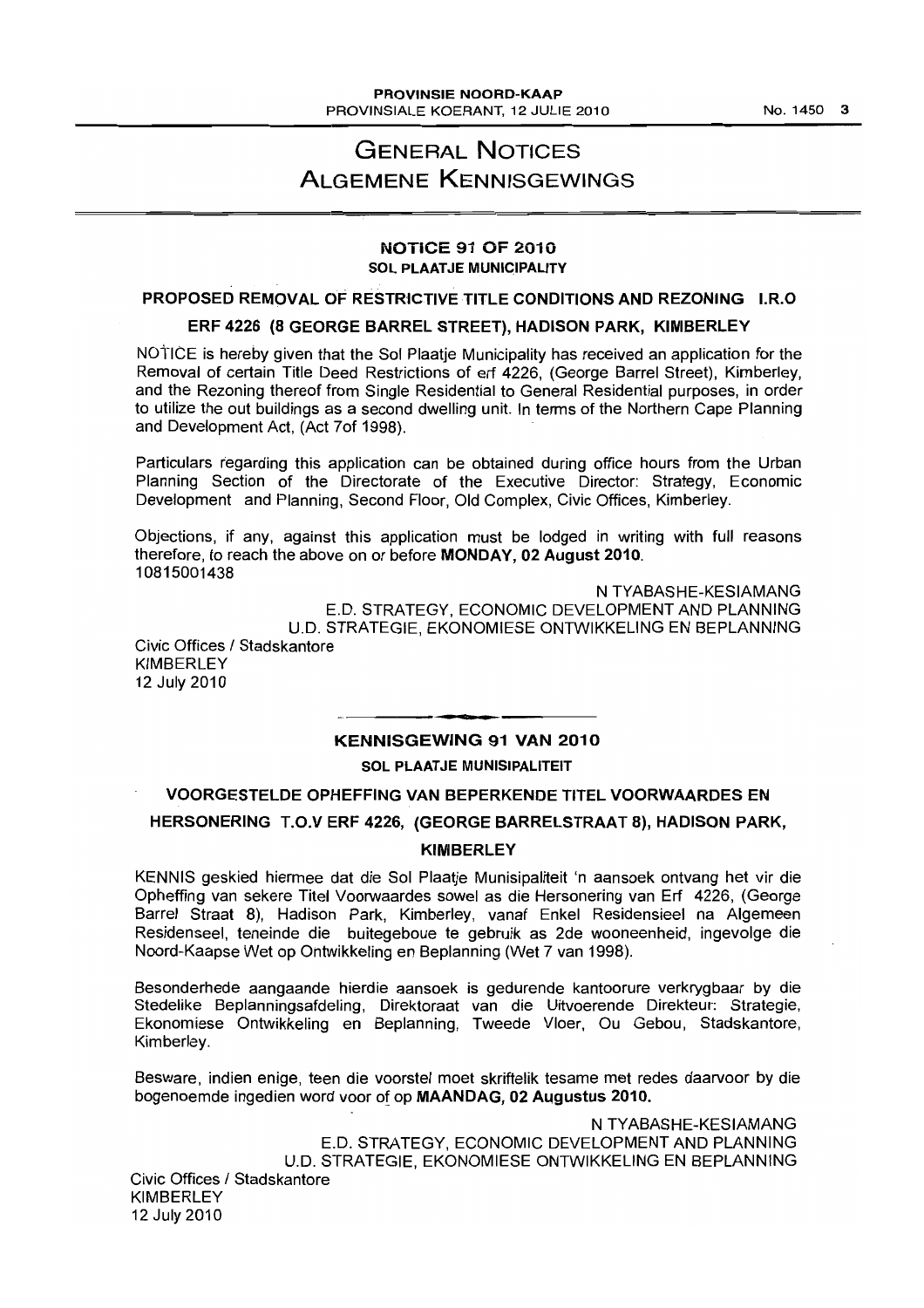#### PROVINCE OF THE NORTHERN CAPE PROVINCIAL GAZETTE, 12 JULY 2010

# NOTICE 92 OF 2010

## **//KHARA HAIS MUNICIPALITY**

# NOTICE N28/2010

## TARIFFS FOR 2010/2011 FINANCIAL YEAR

Notice is hereby given in terms of Section 75A of the Local Government: Municipal Systems Act, 2000, (Act 32 of 2000) read together with Section 24 of the Local Government: Municipal Finance Management Act, 2003, (Act 56 of 2003) that the following fees, charges and tariff increases for the 2010/2011 financial year to be implemented as from 1 July 2010 has been approved by the Municipal Council of the //Khara Hais Municipality at a Special Council meeting that was held on 28 May 2010.

|                                                                             | %                  |
|-----------------------------------------------------------------------------|--------------------|
| Fees, charges and tariffs                                                   | <b>Increase</b>    |
| General Rates: Residential Properties (Tariff 1,0914c per R1 of valuation)  | ±7%                |
| General Rates: Business Properties (Tariff 1,2005c per R1 of valuation)     | ±7%                |
| General Rates: Agricultural Properties (Tariff 0,2729c per R1 of valuation) | $±7\%$             |
| Electricity tariffs (Indigent households)                                   | ±15%               |
| Electricity tariffs for all other consumers                                 | ±28%               |
| Water tariffs                                                               | ±7%                |
| Refuse removal tariffs                                                      | ±11%               |
| Sewerage and sanitation tariffs                                             | ±6%                |
| Sundry tariffs                                                              | $±10\%$ to $±20\%$ |

The Council resolution and related documentation lies open for inspection during normal office hours at the libraries and the enquiries division (Civic Centre),

#### WJB ENGELBRECHT MUNISIPALE BESTUURDERIMUNICIPAL MANAGER

Burgersentrum / Civic Centre Markstraat / Market Street Privaatsak X6003 1 Private Bag X6003 UPINGTON 8800

# KENNISGEWING 92 VAN 2010 **//KHARA HAIS MUNISIPALITEIT** KENNISGEWING K28/2010

.**...** 

#### TARIEWE VIR 2010/2011 FINANSIËLE JAAR

Kennis geskied hiermee ingevolge die bepalings van Artikel 75A van die Plaaslike Regering: Munisipale Stelselswet, 2000, (Wet 32 van 2000) saamgelees met Artikel 24 van die Wet op Plaaslike Regering: Munisipale Finansiële Bestuur, 2003, (Wet 56 van 2003) dat die Munisipale Raad van Munisipaliteit IIKhara Hais tydens 'n Spesiale Raadsvergadering soos gehou op 28 Mei 2010 die volgende fooie, heffings en tariefverhogings vir die 2010/2011 finansiele jaar goedgekeur het wat vanaf 1 Julie 2010 implementeer sal word.

|                                                                               | %                   |
|-------------------------------------------------------------------------------|---------------------|
| Fooie, heffings en tariewe                                                    | Verhoging           |
| Algemene Belastings: Residensiële Eiendomme (Tarief 1,0914c per R1 waardasie) | ±7%                 |
| Algemene Belastings: Besigheids Eiendomme (Tarief 1,2005c per R1 waardasie)   | ±7%                 |
| Algemene Belastings: Landbou Eiendomme (Tarief 0,2729c per R1 waardasie)      | ±7%                 |
| Elektrisiteitstariewe (Hulpbehoewende huishoudings)                           | ±15%                |
| Elektrisiteitstariewe vir alle ander gebruikers                               | ±28%                |
| Watertariewe                                                                  | ±7%                 |
| Vullisverwyderingstariewe                                                     | ±11%                |
| Riool- en sanitasietariewe                                                    | ±6%                 |
| Diverse tariewe                                                               | $±10\%$ tot $±20\%$ |

Die Raadsbesluit en tersaaklike dokumentasie lê ter insae by alle biblioteke en by die navrae afdeling (Burgersentrum) gedurende normale kantoorure,

#### WJB ENGELBRECHT MUNISIPALE BESTUURDERIMUNICIPAL MANAGER

Burgersentrum / Civic Centre Markstraat *1* Market Street Privaatsak X6003 1 Private Bag X6003 UPINGTON 8800 5.1,1.1 (2010/2011)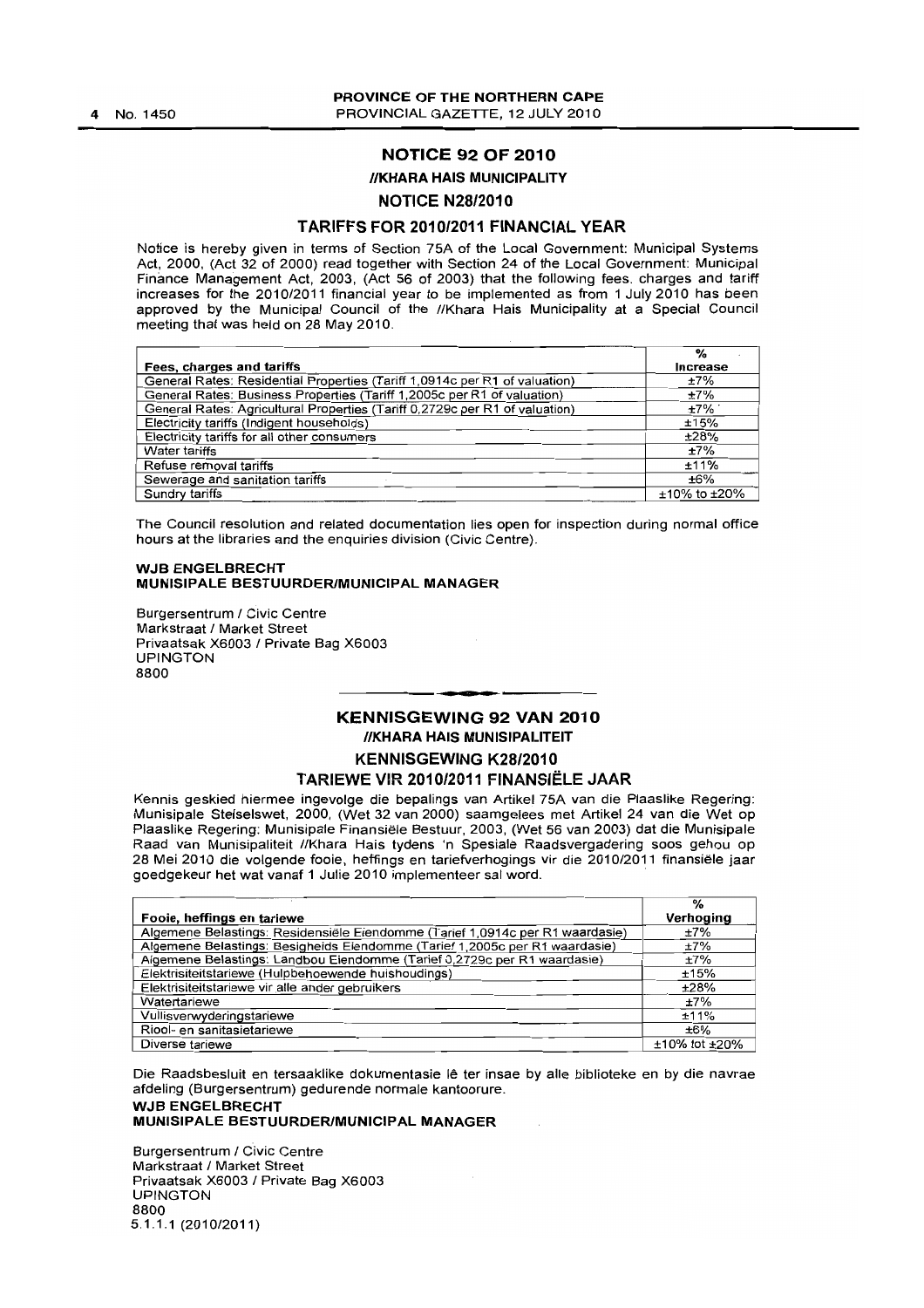# **MUNICIPAL NOTICES MUNISIPALE KENNISGEWINGS**

# **MUNICIPAL NOTICE 4**

## **IIKHARA HAIS MUNICIPALITY**

# **FINAL NOTICE: CLOSURE OF A PUBLIC PLACE: ERF 5706, UPINGTON**

Notice is given in terms of the provisions of Section 137(1) of Municipal Ordinance 20 of 1974 of the final closure of a Public Place as scheduled hereunder:

### **SCHEDULE:**

Certain Public place, Erf 5706, Upington, according to SG reference S/1219/195 (p) 137 dated 3 May 2010.

WJB ENGELBRECHT MUNICIPAL MANAGER

Civic Centre Market Square Private Bag X6003 UPINGTON 8800

Erf 5706

# **MUNISIPALE KENNISGEWING 4**

**• •** 

## **MUNISIPALITEIT IIKHARA HAIS**

## **FINALE SLUITINGSKENNISGEWING : PUBLIEKE OOPRUIMTE: ERF 5706, UPINGTON**

Kennis geskied ingevolge die bepalings van artikel 137(1) van Munisipale Ordonnansie 20 van 1974 van die finale sluiting van openbare plek, soos hieronder geskeduleer:

#### **SKEDULE:**

Sekere Publieke Oopruimte, Erf 5706, Upington, ooreenkomstig LG verwysing S/1219/195 (p)137 gedateer 3 Mei 2010.

WJB ENGELBRECHT MUNISIPALE BESTUURDER

Burgersentrum **Markstraat** Privaatsak X6003 UPINGTON 8800

Erf 5706